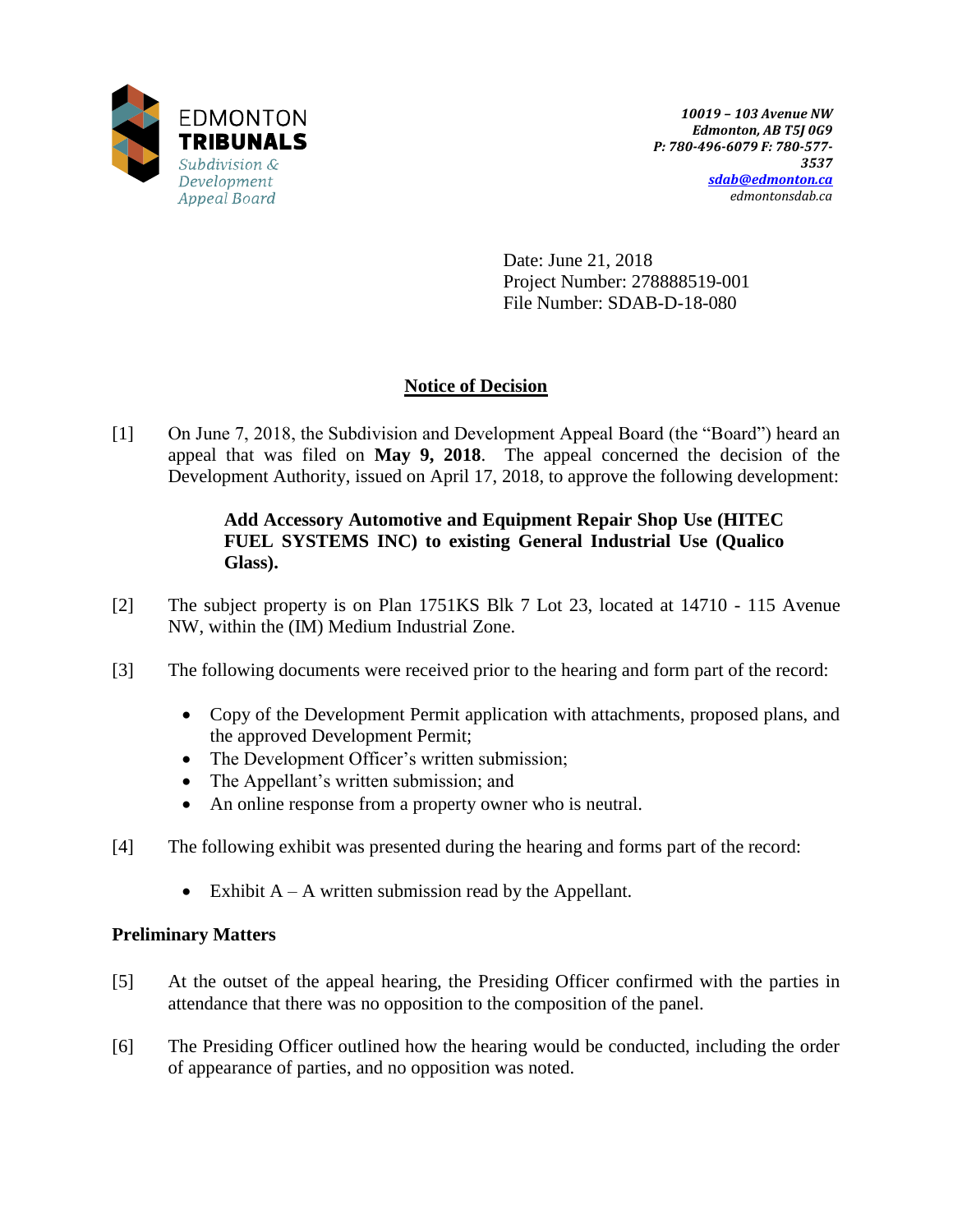[7] The appeal was filed on time, in accordance with Section 686 of the *Municipal Government Act*, RSA 2000, c M-26.

#### **Summary of Hearing**

- *i) Position of the Appellant, Mr. J. Young, representing McLean Young Construction*
- [8] Mr. Young's business has been at this location for the last 45 years.
- [9] He is concerned with the number of parking spaces calculated by the Development Officer for the proposed development. The original development permit did not provide for sufficient off-street parking.
- [10] In Mr. Young's opinion, a retail type business that he believes the development will be used for will require several parking spaces. To this end, increased clients parking on 115 Avenue will be an issue.
- [11] Mr. Young stated that if access to the overhead doors is maintained, there will not be enough for the 11 parking spaces that the Development Officer determined that are available on the subject Site.
- [12] He noted that he has not reviewed the proposed plans outlining the proposed parking spaces.
- [13] He assumed that perhaps parking would be provided in the front setback once ATCO Gas has removed trees in that area but he is of the opinion, that even with this effort that space would not be feasible for parking.
- [14] The glass business next to his business is constantly moving material in and out of their business which has added to the on-going congestion concern.
- [15] There is an insulation business west of his property that does not have on-site parking. That business has 22 employees that park on the street which further exaggerates the congestion as well.
- [16] Mr. Young submits that he is not opposed to a business on this site but is concerned with the size of the business, and the needed parking that would come with its size. He stated that the subject Site is approximately 6000 square feet. He is concerned that a business this large will increase the number of employees which will add to the already congested on-street parking.
- [17] He is concerned that the business will sell merchandise, which will increase the number of customer visits to the property and increase the issue in parking.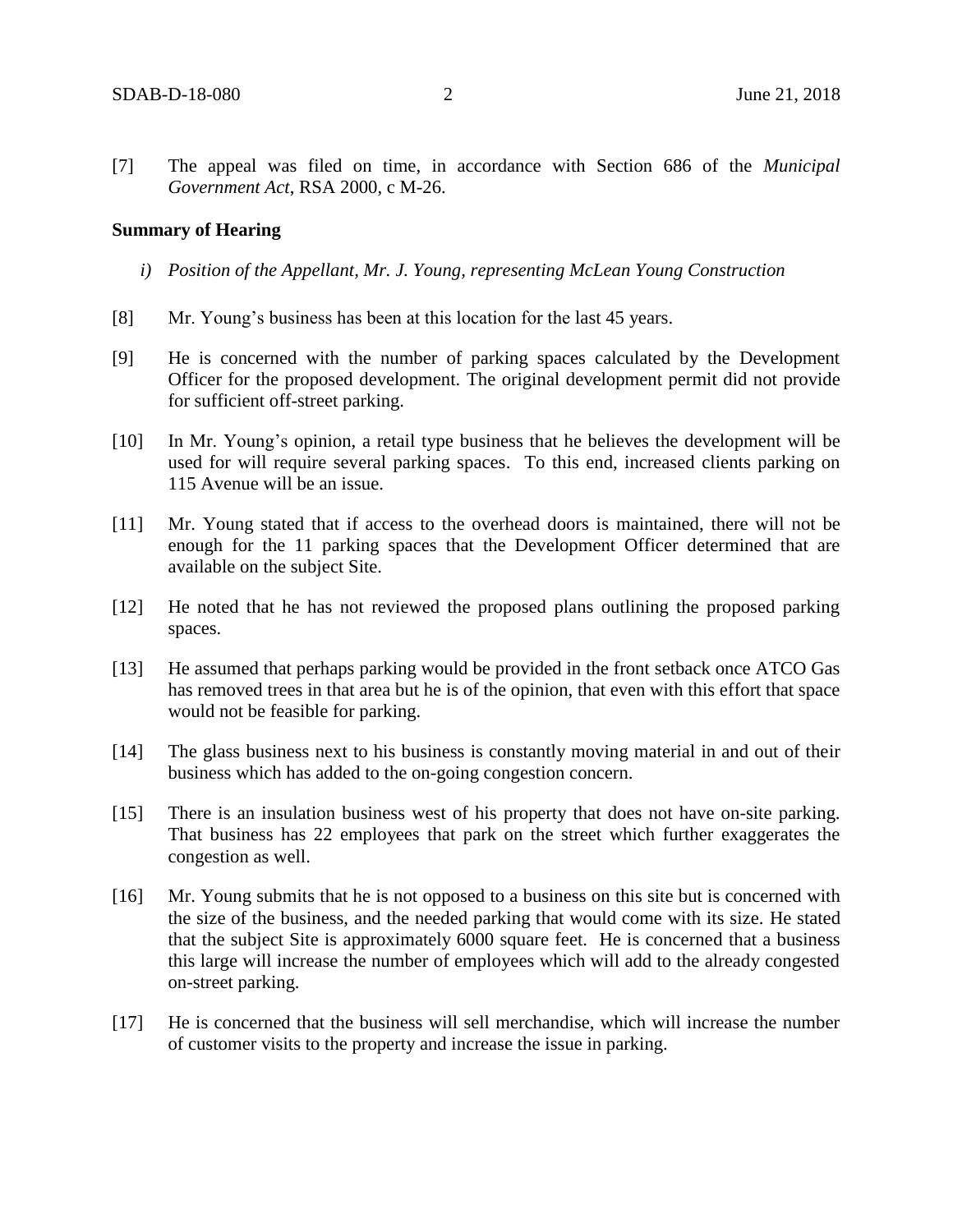- [18] He believes the business is currently operating and because of this, vehicles cannot easily access the rear of his property.
- [19] In response to questions by the Board, Mr. Young stated the following:
	- a. His business has four employee parking spaces and two can be in tandem. However, the two tandem parking spaces need to be left open to access the loading dock. The business has four on-street parking spaces.
	- b. He has one business condominium bay in this area.
	- c. He confirmed that the insulation company is immediately west of the subject Site.
	- d. He has counted up to 22 vehicles parked on the street for the subject Site.
	- e. He does not believe parking will take place in the building on the subject Site.
	- f. He referred to an aerial photograph showing the loading dock for his business.
	- *ii) Position of the Development Officer, Mr. M. Harrison*
- [20] The Development Authority provided a written submission and did not attend the hearing.
	- *iii) Position of the Respondent, Mr. R. Valliere, representing Hitec Fuel Systems Inc.*
- [21] Mr. Valliere referred to the proposed plans showing the area and stated that vehicles can be parked in the receiving area of the subject Site.
- [22] Employees of the business park on the street so the business does not need on-site parking.
- [23] The business is not a retail facility and will not be selling merchandise.
- [24] Vehicles are picked up at the customer's location, brought to the Site to be repaired, and returned to the customer. Storage of vehicles does not take place on the subject Site or on the street. Only 3 or 4 vehicles are worked on at a time.
- [25] He confirmed that the building is approximately 4000 square feet.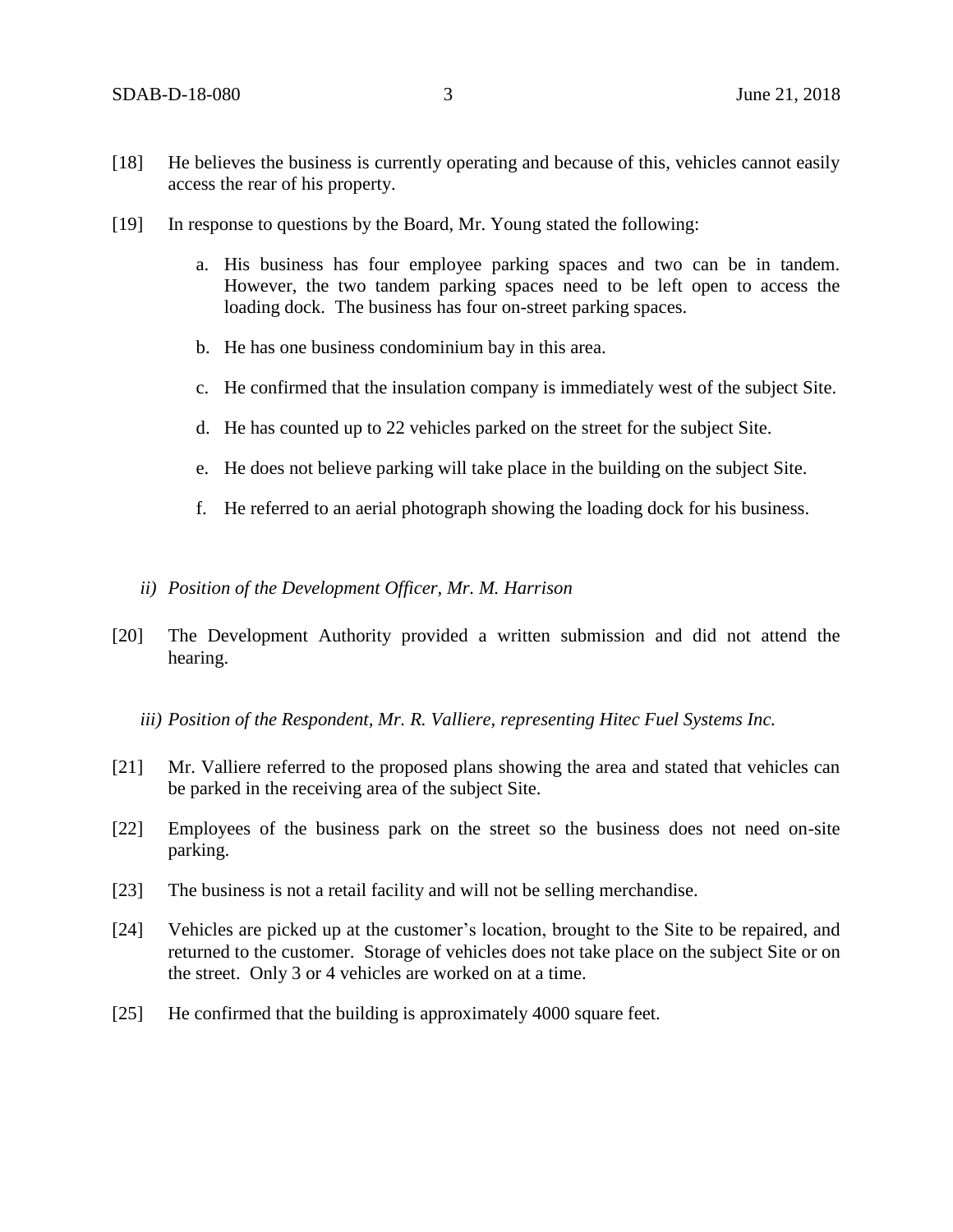- [26] He stated that the owner has approximately three quarters of the area for his business.
- [27] He stated that the business does not need the amount of parking that the City is allowing them to have. The business only needs parking for his employees who he noted park on the street.
- [28] In response to questions by the Board, Mr. Vailliere stated the following:
	- a. Mr. Valliere clarified that the glass business has 4 employees. The glass business does mostly commercial work which is done off site.
	- b. He confirmed that the proposed business does not have any walk-in customers.
	- c. The owner of the property that he rents from parks on 115 Avenue and there are always cars parked on the street.
	- d. He confirmed that he parks across the street from the subject Site and employees park on the street. The owner of the property usually parks one vehicle at the rear of the building. However, tandem parking could be done at the rear of the building if it was needed.
	- e. The subject Site does not have a loading dock and parking at the rear of the building is not needed as the overhead door is at the rear of the building.

#### *iv) Rebuttal of the Appellant, Mr. J. Young*

- [29] Mr. Young stated that without a parking lot layout, the Board should refer back to the Development Officer's calculations.
- [30] In his opinion, 11 vehicles will not fit in the area outlined as the parking area on the survey. He believes the survey diagram is not correct.
- [31] He noted that there are garbage bins that take up space in the proposed parking area.
- [32] He stated that it is difficult for service trucks to access the property as the glass business always has trucks loaded with equipment.
- [33] In his opinion, the subject Site is being used as a storage area and will continue to be used this way.
- [34] He submits in conclusion that on-site parking is limited and therefore this development should not go ahead.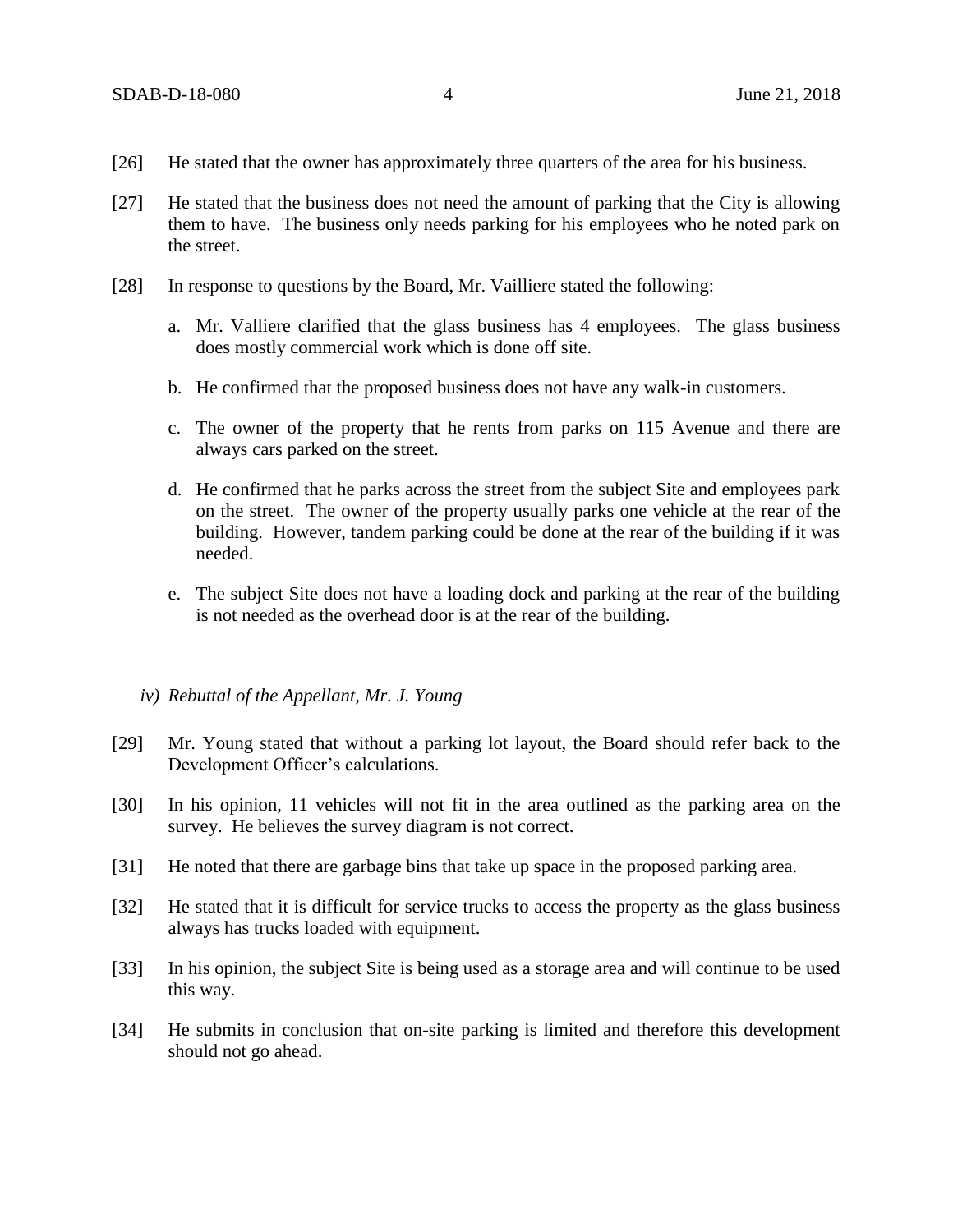#### **Decision**

[35] The appeal is **DENIED** and the decision of the Development Authority is **CONFIRMED**. The development is **GRANTED** as applied for to the Development Authority.

In granting the development the following variances to the *Edmonton Zoning Bylaw* are allowed:

- 1. The minimum required 18 on-site parking spaces per section 54.2, schedule  $1(A)(12)$  and  $(27)$  is varied to permit a deficiency of 7 parking spaces, thereby decreasing the minimum required on-site parking spaces to 11.
- 2. The minimum required 1 on-site loading space per section 54.4, schedule 3(1) is waived.
- 3. Section 54.1(2)(f) is waived to allow Tandem Parking at the rear of the building.

#### **Reasons for Decision**

- [36] The proposed Automotive and Equipment Repair Shop is a Discretionary Use in the (IM) Medium Industrial Zone.
- [37] In granting the variance for 1 loading space, the Board recognizes that the business is to support Hitec Fuel Systems Inc. The subject building has a large overhead rear door to allow for loading of vehicles.
- [38] Based on the evidence submitted, vehicles that are being repaired are not stored outside at the subject Site and 3 to 4 vehicles are worked on at a time inside the building.
- [39] Based on the evidence submitted, the business does not have walk-in customers and does not sell retail merchandise.
- [40] The proposed business with the glass business should not require additional on-street parking. The Board deems that with this variance in parking, there is sufficient existing on-site parking with additional off-site parking available, based on photographic evidence.
- [41] The Board acknowledges the parking congestion concerns of the Appellant. However, the Board notes that there are several businesses operating along 115 Avenue from 148 Street and there was no evidence provided that there was congestion directly created from the subject businesses.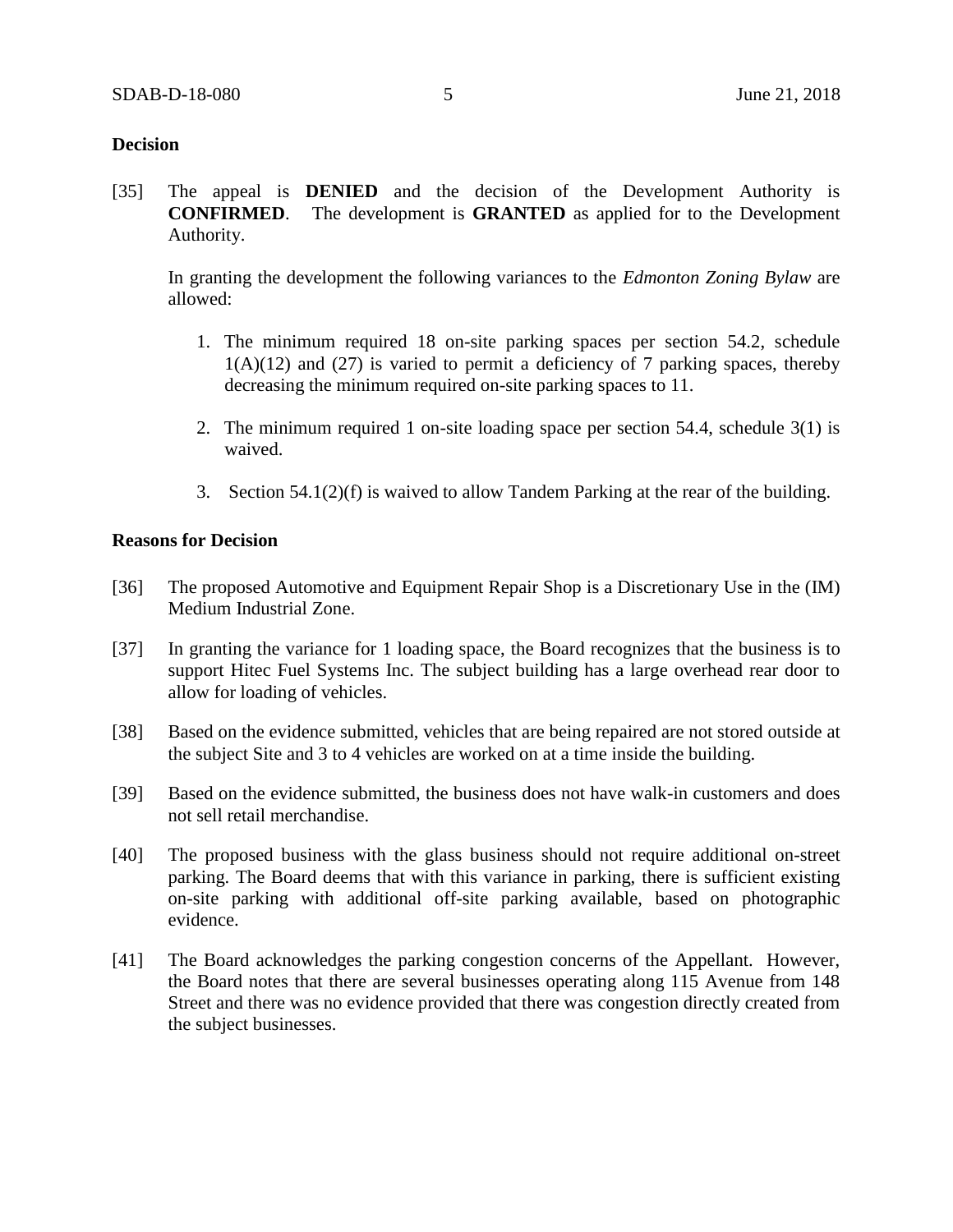[42] Based on the above, it is the opinion of the Board that the proposed development will not unduly interfere with the amenities of the neighbourhood, nor materially interfere with or affect the use, enjoyment or value of neighbouring parcels of land.

Patricia L. Janes.

Ms. P. Jones, Presiding Officer Subdivision and Development Appeal Board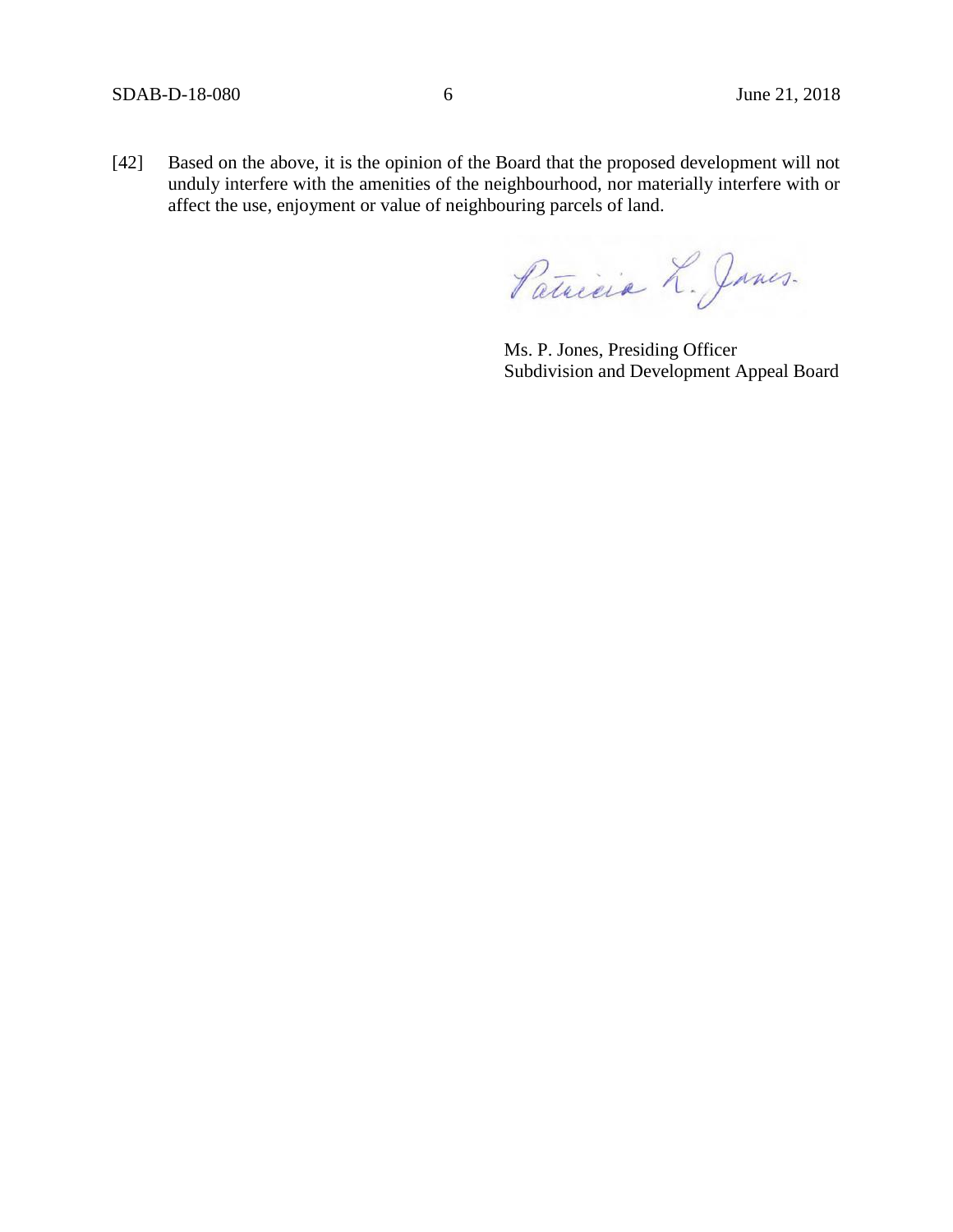#### **Important Information for the Applicant/Appellant**

- 1. This is not a Building Permit. A Building Permit must be obtained separately from Development & Zoning Services, located on the 2nd Floor, Edmonton Tower, 10111 – 104 Avenue NW, Edmonton, AB T5J 0J4.
- 2. Obtaining a Development Permit does not relieve you from complying with:
	- a) the requirements of the *Edmonton Zoning Bylaw*, insofar as those requirements have not been relaxed or varied by a decision of the Subdivision and Development Appeal Board,
	- b) the requirements of the *Alberta Safety Codes Act*,
	- c) the *Alberta Regulation 204/207 – Safety Codes Act – Permit Regulation*,
	- d) the requirements of any other appropriate federal, provincial or municipal legislation,
	- e) the conditions of any caveat, covenant, easement or other instrument affecting a building or land.
- 3. When an application for a Development Permit has been approved by the Subdivision and Development Appeal Board, it shall not be valid unless and until any conditions of approval, save those of a continuing nature, have been fulfilled.
- 4. A Development Permit will expire in accordance to the provisions of Section 22 of the *Edmonton Zoning Bylaw, Bylaw 12800*, as amended.
- 5. This decision may be appealed to the Alberta Court of Appeal on a question of law or jurisdiction under Section 688 of the *Municipal Government Act*, RSA 2000, c M-26. If the Subdivision and Development Appeal Board is served with notice of an application for leave to appeal its decision, such notice shall operate to suspend the Development Permit.
- 6. When a decision on a Development Permit application has been rendered by Development & Zoning Services, the enforcement of that decision is carried out by the Sustainable Development Department, located on the 2nd Floor, Edmonton Tower, 10111 – 104 Avenue NW, Edmonton, AB T5J 0J4.

*NOTE: The City of Edmonton does not conduct independent environmental checks of land within the City. If you are concerned about the stability of this property for any purpose, you should conduct your own tests and reviews. The City of Edmonton, when issuing a development permit, makes no representations and offers no warranties as to the suitability of the property for any purpose or as to the presence or absence of any environmental contaminants on the property.*